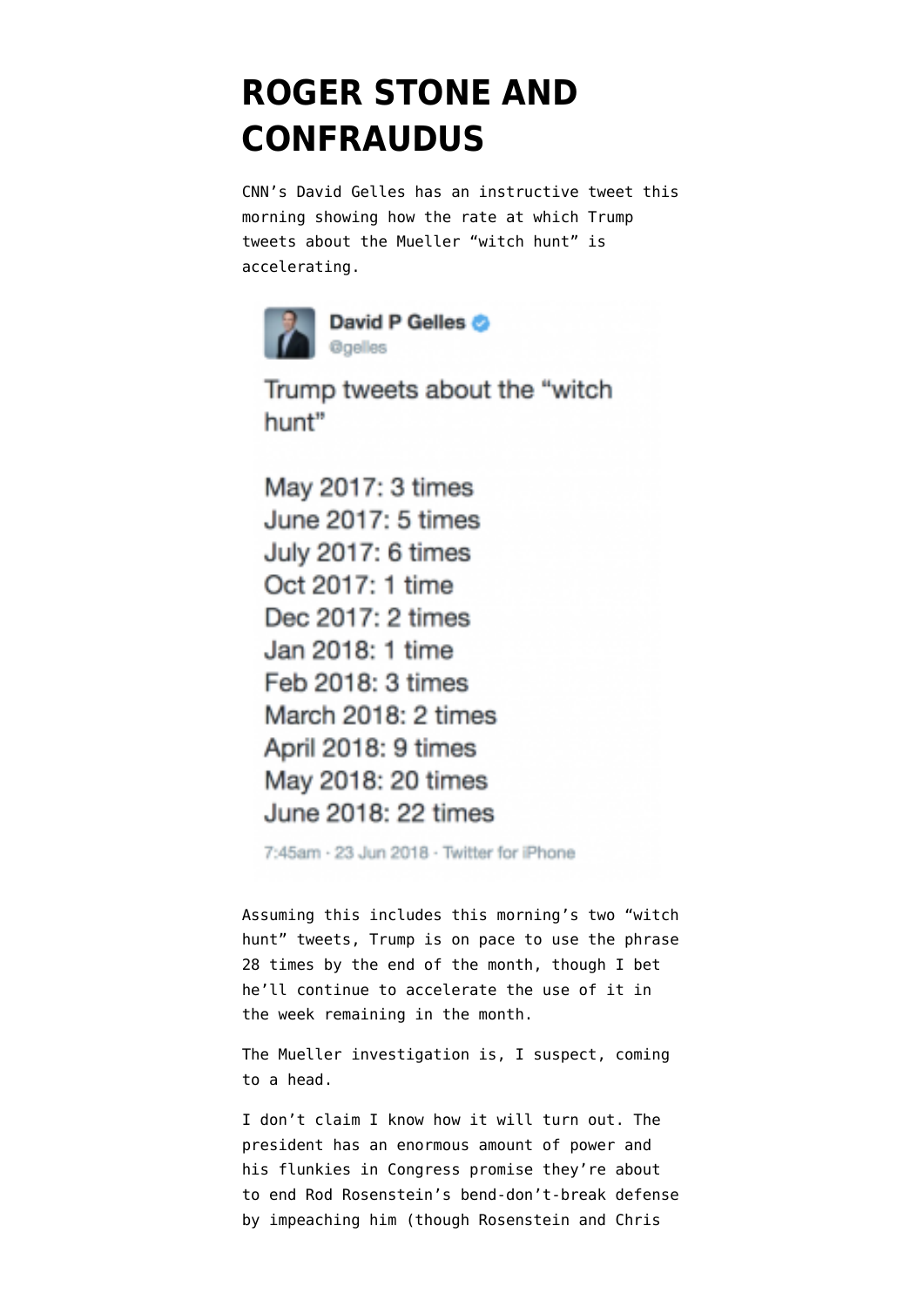Wray [have just thrown more documents](https://www.politico.com/story/2018/06/23/fbi-russia-probe-documents-nunes-gowdy-goodlatte-667181) out to slow the Republicans). It's certainly possible that Trump will make a last ditch effort to undercut the Mueller investigation and that effort will be competently executed and none of the secondary fall-back defenses Mueller has put into place will work. For now, though, the Trump team seems intent on a delay and discredit strategy, which won't stave off any imminent steps.

So we shall see whether Trump succeeds in undercutting the investigation. I keep thinking, "that's why they play the game," but this is no game.

There are a number of reasons I think Mueller's investigation is coming to a head. But consider one detail. I've [long explained](https://www.emptywheel.net/2018/02/17/the-conspiracy-to-defraud-the-united-states-backbone-of-the-internet-research-agency-and-manafort-indictments/) that Mueller seems to be building a series of Conspiracy to Defraud the United States indictments that will ultimately incorporate the entire Russian operation (and may integrate the [Trumpsters'](https://www.emptywheel.net/2018/02/21/jareds-clearance-and-the-foreign-policy-version-of-conspiracy-to-defraud-america/) [international self-dealing](https://www.emptywheel.net/2018/02/21/jareds-clearance-and-the-foreign-policy-version-of-conspiracy-to-defraud-america/) as well). As [Mueller's team has itself pointed out](https://www.emptywheel.net/2018/06/01/the-mueller-team-reveals-how-they-think-of-confraudus/), for heavily regulated areas like elections, ConFraudUs indictments don't need to prove intent for the underlying crimes. They just need to prove,

> (1) two or more persons formed an agreement to defraud the United States;

(2) [each] defendant knowingly participated in the conspiracy with the intent to defraud the United States; and

(3) at least one overt act was committed in furtherance of the common scheme.

Let's see how evidence Mueller has recently shown might apply in the case of Roger Stone, Trump's lifelong political advisor. We already [knew](https://www.justsecurity.org/45435/timeline-roger-stone-russias-guccifer-2-0-wikileaks/) that Stone had communications that he did not immediately disclose with Guccifer 2.0 and Wikileaks. With both, Stone has [contributed to](http://www.breitbart.com/2016-presidential-race/2016/08/05/dear-hillary-dnc-hack-solved-so-now-stop-blaming-russia/) and reinforced claims the entities were not Russian operations, though [his conversion about](https://www.cnn.com/2018/04/10/politics/roger-stone-2016-comments-russians-wikileaks/index.html)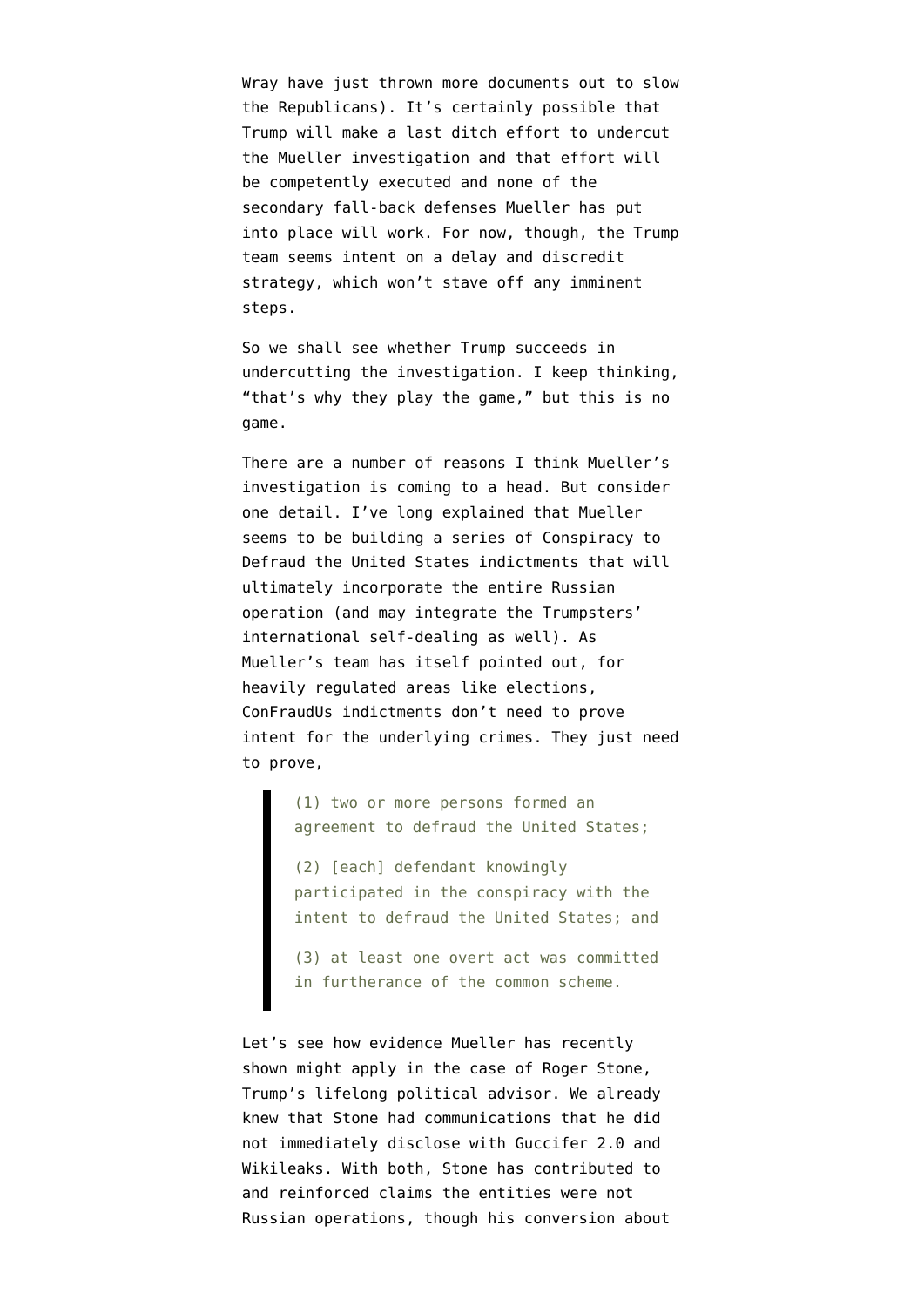[the source](https://www.cnn.com/2018/04/10/politics/roger-stone-2016-comments-russians-wikileaks/index.html) of the Hillary emails was pretty sudden and curiously timed.

Now we know that in May, Stone [had lunch](https://www.washingtonpost.com/politics/trump-associate-roger-stone-reveals-new-contact-with-russian-national-during-2016-campaign/2018/06/17/4a8123c8-6fd0-11e8-bd50-b80389a4e569_story.html) with someone calling himself Henry Greenberg offering dirt on Hillary. His explanation — based only on the texts that Michael Caputo was asked about in a Mueller interview — is not that he didn't entertain the offer, but that he didn't take Greenberg up on the offer as made in late May because Greenberg was asking for big money.

| Sunday, May 29, 2016                                         |             |
|--------------------------------------------------------------|-------------|
| Mike Caputo                                                  |             |
| How crazy is the Russian?                                    |             |
|                                                              | Roger Stone |
| Wants big &\$ for the info- waste of time                    |             |
|                                                              |             |
|                                                              |             |
| Mike Caputo<br>The Russian way. Anything at all interesting? | Roger Stone |

Both clearly recognized Greenberg as a Russian, therefore a foreigner offering something of value during an election.

Bizarrely, in trying to rebut the import of this exchange publicly, Caputo and Stone are doing nothing more than working the public refs, claiming to assume this was an FBI sting. Mueller knows whether it was an FBI sting, and there's virtually no way he'd be asking questions about it if it were (particularly if Stone really didn't take the bait). In short, Stone has no justification for this he's willing to offer publicly; instead, he's just adopting the SpyGate narrative in an attempt to discredit the investigation. And that's assuming there were no follow-ups or other damning texts that didn't involve someone willing to leak them to the press.

And all that happened before Peter Smith came on the scene, someone who, unlike Donald Trump, was willing to spend money for such things, an operation Stone [is suspected](https://www.emptywheel.net/2018/05/24/on-credico-and-stone-and-hillarys-libya-email/) of being involved in but which he [studiously avoids](https://www.emptywheel.net/2018/03/07/roger-stones-swiss-cheese-denials/) mentioning